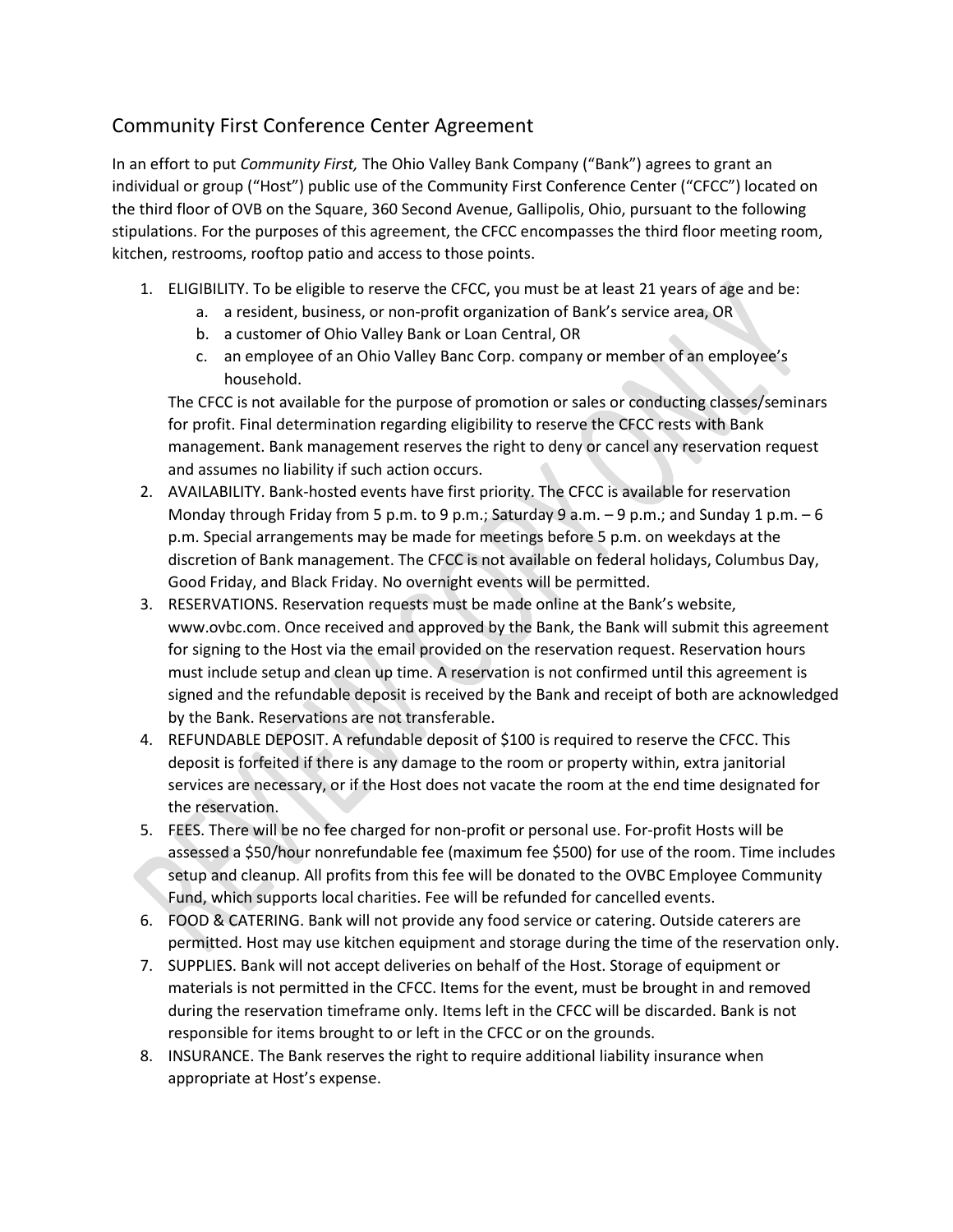- 9. FURNITURE. Host is responsible for arranging tables/chairs to meet their own needs. Additional chairs/tables may be brought in by the Host up to the occupancy limits set forth under item 10 below. Following the use of the CFCC, Host must return the CFCC to its original state. No Bankowned furniture shall be removed from the third floor; inside furniture may not be placed on the patio during inclement weather.
- 10. OCCUPANCY. Maximum occupancy of the meeting room is 73 persons; however, it is not recommended for use with groups larger than 40 persons if guests will be seated at tables. Maximum capacity for the elevator is 3500 lbs. or 21 persons. There is seating for 40 on the patio. Chairs and tables are available for use.
- 11. SUPERVISION. No climbing or leaning over the patio rail. There must be one adult present for every ten children ages 0-17.
- 12. PARKING. Street parking is available. Parking is also available at the rear of the building on weekends and after 5 p.m. on weekdays. Handicap parking spaces are located in the rear parking lot. The curb at the rear of the building serves as a temporary unloading/loading zone. Bank is not responsible for vehicles, items left inside vehicles, or parking tickets.
- 13. LICENSES. Groups that play videos/music or host live performances must secure all necessary performance licenses as provided by law and indemnify the Bank for any failure to do so. Host must adhere to any volume requirements set forth in Gallipolis city ordinances.
- 14. ENDORSEMENT. Bank makes no endorsement, express or implied, of any non-Bank event or activity held in the CFCC. The name, address, and telephone number of the Bank may not be used as the official address or headquarters of an organization. Hosts found to be in violation will be barred from future use.
- 15. CLEANUP. Host is responsible for cleaning the CFCC and returning it to its original state after the event. Any and all decorations and supplies brought in, must be collected or disposed of upon departure. A vacuum is available upon request. Bank will be responsible for trash removal; Host must collect all trash into garbage bags and set in kitchen.
- 16. RESTRICTIONS.
	- a. No alcohol or tobacco on premises. No smoking inside or on patio, including use of ecigarettes.
	- b. No firearms are permitted on the premises.
	- c. No open flame or flammable devices such as flame candles, fireworks, or space heaters. Birthday candles on a cake are permitted.
	- d. No dark-colored liquids (red punch, Kool-aid, etc.; coffee/tea is acceptable)
	- e. No push pins, staples, tacks, nails, adhesives, or tape to be used on walls, doors, windows, or ceiling; 3M removable products may be used with care.
	- f. No inflatable amusements such as bounce houses.
	- g. No animals.
	- h. Do not prop open and leave unattended any of the exterior doors at any time.
	- i. Do not leave inflated balloons in the facility after your event as the movement will trigger alarms. Host will be responsible for fines from false alarms triggered by left behind balloons.
	- j. Do not remove appliances from kitchen (coffee maker, microwave, etc.).
	- k. Food and drinks should be served in the kitchen or on the patio if possible. Use tablecloths, coasters, or other protective barriers in the meeting room. Wet, hot, or cold